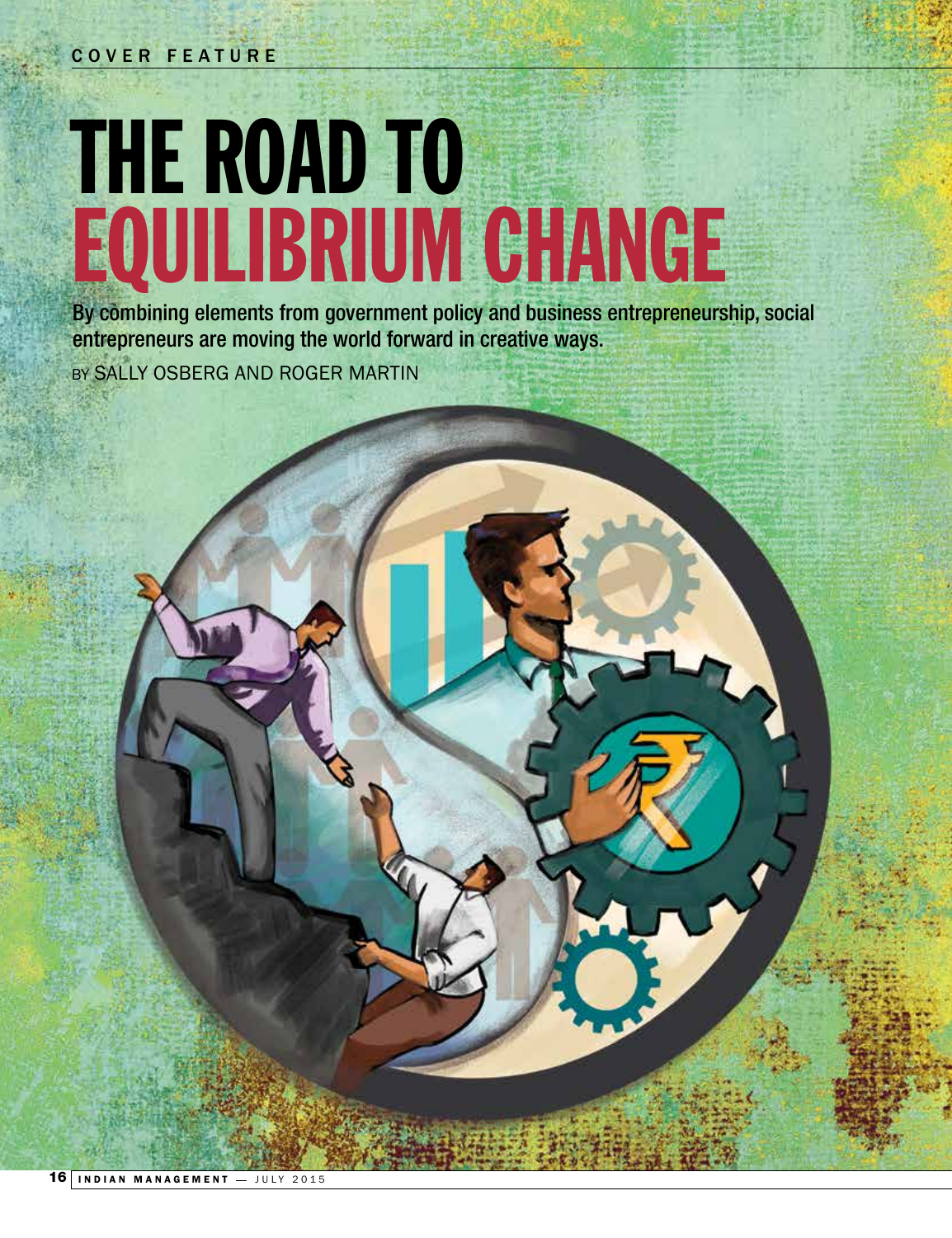enne Gensfleisch zur Laden, or Gutenberg, as the world knows him, was born just as change was beginning to ripple through Europe: the plague that had raged in the 14th century had subsided; popenne Gensfleisch zur Laden, or Gutenberg, as the world knows him, was born just as change was beginning to ripple through Europe: the plague that had ulation was again growing; and trade was being restored. Political power was shifting as well, with the Holy Roman Empire's grip on Europe weakening. All of this change, however, would pale in comparison to the shift Gutenberg himself would unleash.

Looking back, the printing press seems like a straightforward-enough invention; but the fact is, it represented nothing less than the democratisation of knowledge. Its effects helped to spur the Enlightenment and the Protestant reformation, setting the stage for widespread literacy—and in doing so, it represented a dramatic and sustainable shift in equilibrium for the world.

Before Gutenberg, books—which captured the world's collected knowledge—were phenomenally costly to produce. At the time,

they were more like expensive pieces of art, created by priests and monks who dedicated painstaking hours of labour per page. As a result, only the church and the wealthiest private citizens could access the collected works of mankind.

For the rest of the world, stories were communicated orally: parishioners sat in churches and listened to

words being read to them that they would never be able to read themselves; and perfectly smart commoners would not get the chance to learn to read, because there was no reading material to study. The cost of book production ensured an unfortunate mismatch between the inherent intellectual ability of average citizens and their ability to exercise their minds. Faced with this unhappy equilibrium, Gutenberg envisioned a better world, built a model for change, and scaled it to widespread effect.

under which most members of a society live and work'—is almost always the result of a successful challenge to an existing equilibrium. The path to change, however, does not always run smoothly. In *The Structure of Scientific Revolutions,* 

Social progress—by which we mean 'transformation of the prevailing conditions

Thomas Kuhn argued that science moves forward in two distinctly different modes; one predominant and one rare. He called the predominant mode 'normal science', in which there exists a widely held and deeplyensconced theory. Scientists accept the underlying assumptions of the theory and work to make small, incremental improvements to it while generally ignoring data that serves to contradict prevailing wisdom. In fact, during these periods, scientists are antagonistic towards challenges to the extant theory.

The other mode in which science moves forward is the more infrequent 'revolutionary science' mode, in which the prevailing

> theory is overthrown by a new theory, which produces what Kuhn described as 'a paradigm shift'. Copernicus' theory that the sun and planets did not revolve around Earth, but rather that the planets, including Earth, revolved around the sun, represented such a scientific revolution. Prior to this insight, normal science involved documenting

the crazy orbits that the planets and sun travelled as they circled Earth. After the paradigm shift—through which new knowledge supplanted the old—normal science again maintained its hold, as scientists mapped the new orbits around the sun and discovered additional planets. We would argue that Kuhn's diagnosis is not limited to the domain of science, but rather, describes the two modes by which the world in general moves forward.

Most of the time, the world moves forward in tiny increments, as we hone and ABOUT THE AUTHORS

**Sally Osberg** is President and CEO, Skoll Foundation. **Roger Martin** is Academic Director, Martin Prosperity Institute, Rotman School of Management. Ranked number three on the Thinkers50 list, he is the author of eight books.

**Social progress is almost always the result of a successful challenge to an existing equilibrium. The path to change does not always run smoothly.**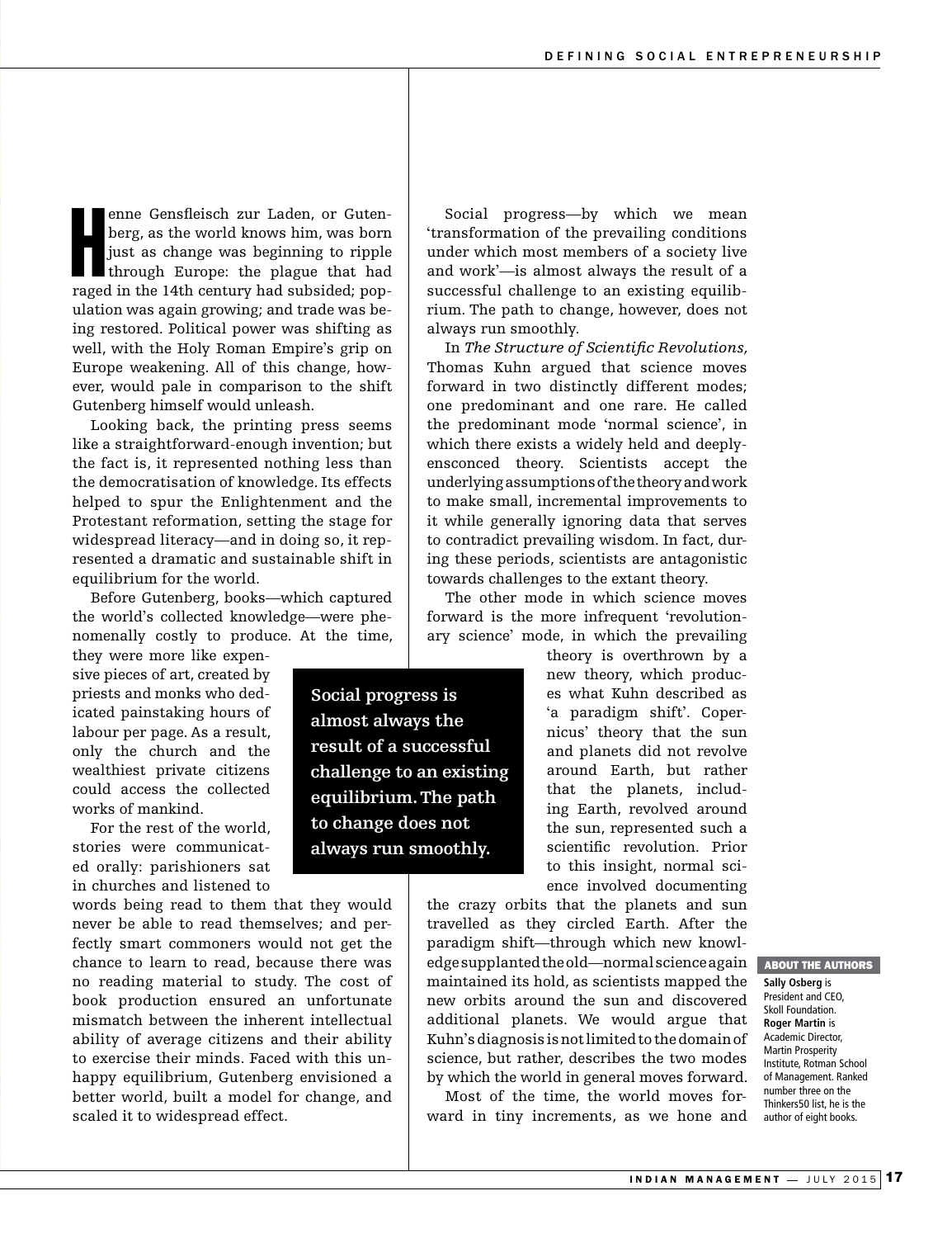DEFINING SOCIAL ENTREPRENEURSHIP



**Government-led transformation has often been a response to the work of social activists—a push from vocal groups advocating fundamental change.** 

refine an existing model: governments modify laws, regulations, or services offered to produce what they hope will be better results; businesses bring out the next generation of their existing products or services in order to please customers more; non-governmental organisations figure out better-still ways to fundraise or to deliver service to their target beneficiaries. Such changes are akin to those exercised in the realm of normal science—improving upon the current equilibrium, even if it is still relatively unpleasant. But every once in a while backed by revolutionary rather than normal thinking—the world moves forward in a big leap to a fundamentally new equilibrium. The existing equilibrium is shattered, even if many powerful people and organisations were invested in it.

Over the course of history, such paradigm shifts have been driven by two entities:

## Government-led Transformation

Sometimes, a governing body will mandate and enforce a dramatic change. Over the long reach of history, that governing body tended to be regal (e.g. a king or emperor), religious (e.g. the Pope), or tribal (e.g. a chief). Only recently has it usually been a democratically-elected governing body. Consistent with Kuhn's view, the trigger of the shift is mounting dissatisfaction with the status quo. Even though the existing equilibrium might have had a long history and may well be perceived as 'just the way it is', large swaths of participants are adversely affected.

Government-led transformation has often been a response to the work of social activists—a push from vocal groups advocating fundamental change. Social activists see the path to a transformed equilibrium as change that must be mandated by a governing body in order for that change to apply universally and result in a superior equilibrium for all citizens.

## Business-led Transformation

A second mechanism for driving transformation to a more productive equilibrium is entrepreneurial business-led transformation. The role of business entities in driving advancement did not really flourish until the Industrial Revolution, when businesses began to grow to previously unimagined scale. A positive cycle was produced in which one creation—for example, the steam engine—could enable the creation of an entire transformational industry—the railway. While economic output is only one measure of a society's advancement, it is not an unimportant one. In real terms, the world's economic output had been increasing at the anaemic rate of 0.22% per year for the thousand years leading up to 1820, the heart of the first Industrial Revolution. In the next 180 years, growth increased tenfold and the world advanced at a 2.2% compound annual rate. That meant that in 1800 years since the time of Christ, the world's output increased only seven times, while in the last nearly 200 years, it increased 50 times. This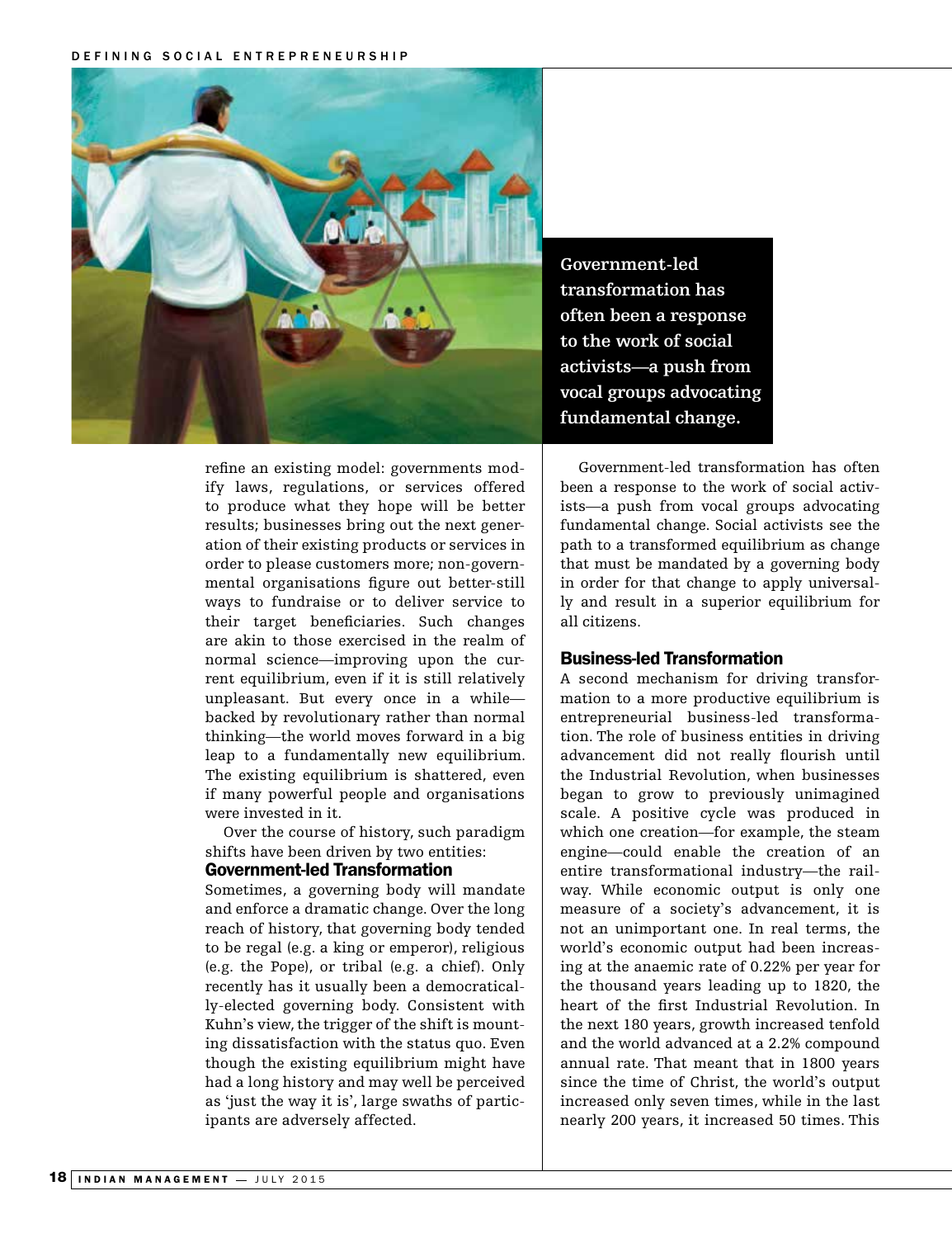increase was substantially due to the addition of this second mechanism for positive transformation to the world's arsenal.

We position these two modes as poles at either ends of a spectrum. When government innovates through policy, the resulting legislation is mandatory and ubiquitously applied across the citizens of the jurisdiction for the benefit of all; when business entrepreneurs create, the results are offered to customers who choose to avail themselves of the product or service, depending entirely on whether they find the offering to be of value. Thus, it is incumbent upon the commercial entrepreneur to design a profit model that meets both his objectives and his customer's requirements.

While activity at each of the two poles has been responsible for advancing the world to successively higher and more productive equilibria, there have always been actors who have operated in the territory in between. Charitable public service organisations, for instance, have had significant positive impact on the world. In most cases, their efforts are aimed at ameliorating the effects of an unhappy equilibrium—disease, poverty, injustice—rather than on changing the equilibrium itself. Of course, amelioration of human suffering is a universally laudable goal. In many respects, it is not unlike the beneficial process of normal science improving the functioning and power of the existing theory/model. But fundamental equilibrium change requires an innovation in the model or system as it currently works.

Government-led and business-led transformation proceeded apace throughout the 20th century. Philanthropy grew, and many important organisations, like Mother Teresa's Missionaries of Charity, grew to substantial size by ameliorating human suffering on a global scale. But it took another century for a new driver of social change to emerge from between the poles.

Many individuals have sought to bridge between business and government for the good of the world, but in recent times, Muhammad Yunus serves as an exemplar. As an iconic actor in this space, he has come to define modern social entrepreneurship—a third way forward. While not entirely new, social entrepreneurship represents an increasingly vital means of spurring the equilibrium change that achieves dramatically better social conditions.

The decade of the 1970s was a particularly tough one for poor villagers in Bangladesh. Monsoon floods in 1973 and 1976 devastat-



The Missionaries of Charity, like many other philanthropic organisations of the 20th century, could effect considerable social impact.